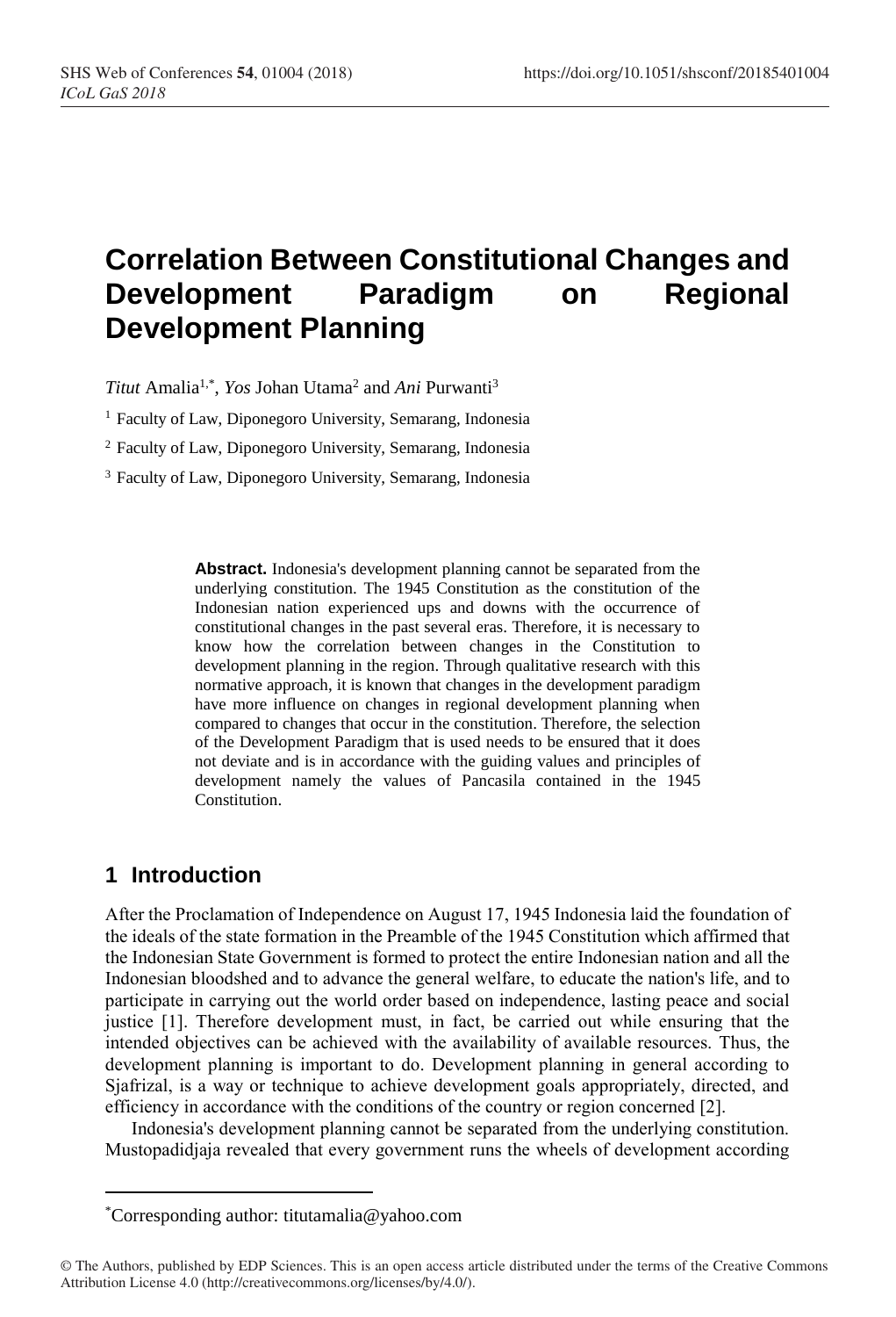to Pancasila and the 1945 Constitution, but with a different choice of development paradigm [3]. The 1945 Constitution as the constitution of the Indonesian nation experienced ups and downs with the occurrence of constitutional changes in the past several eras. The 1945 Constitution as the Indonesian National Constitution was replaced by the 1949 Constitution of the Republic of Indonesia (The 1949 RIS Constitution) to The 1950 Provisional Constitution. The substitution of the Constitution should have an impact on the development planning. Therefore, the problem in this study is how the correlation between changes in the Constitution that occur in Indonesia and the impact on development planning in the region is. This research will also examine changes in the development paradigm of regional development planning.

# **2 Objective of The Study**

This study examines the impact of changes in substance that occurred in the 1945 Constitution as the Indonesian constitution on regional development planning. It will also provide information on matters that affect development planning in the regions relevant to the substitution of the Constitution.

# **3 Methodology**

This research is a qualitative research with a normative approach. This study uses secondary data in the form of legal materials to be reviewed and analyzed [4] which include Primary, Secondary and Tertiary Legal Materials. A review of several development planning regulations, the literature related to the development planning and the history of several Institutions will help in reviewing these changes and their impact.

# **4 Discussion**

#### **4.1 Changes to the Constitution and Development Paradigm**

Law according to Mochtar Kusumaatmaja in the Theory of Development Law has some functions which one of them is as a means of development [5]. Therefore, after the Proclamation of August 17, 1945 Indonesia established and chose Pancasila as the philosophy basic of the Republic of Indonesia which is stated in the Preamble to the 1945 Constitution [6]. Pancasila as a state philosophy is inherent and animates the entire Preambule of the 1945 Constitution. Pancasila is constitutionally a guide in community life, nation and state. Thus, Pancasila is expected to play a role as a guide to the values and principles in choosing a paradigm, designing strategies and developing systems, processes as well as indicators of state performance and national development which will be set forth in the legislation below [3].

Political developments that were still unstable at the beginning of independence led to changes in the Indonesian Constitution. These changes have an impact on development planning. This can be seen in the following table: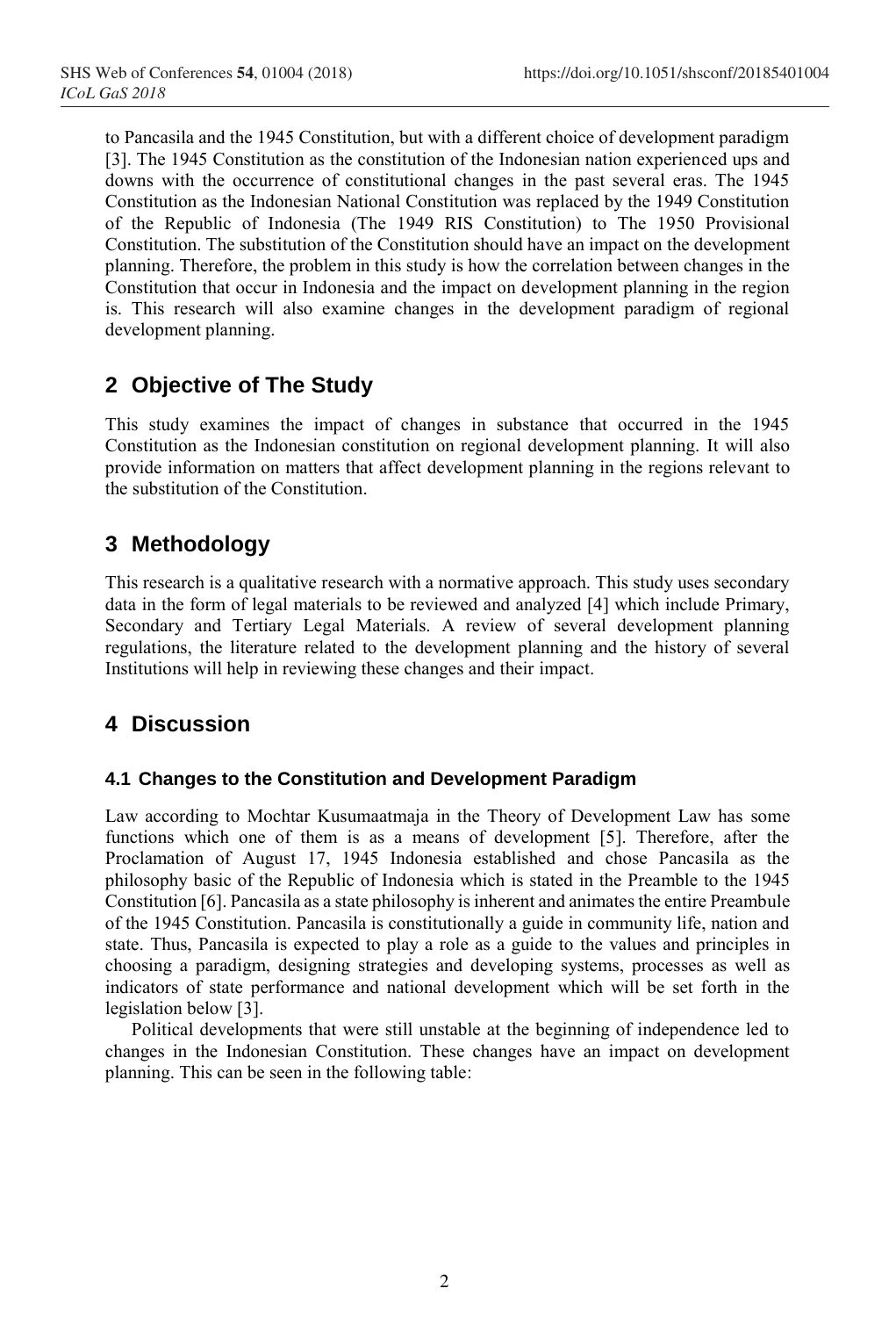| Constitution                                                                          | <b>Legal Basic of</b>                                                                                                                                                                 | Time of                      | <b>Planning Document</b>                                                                                                                                                                                                    |
|---------------------------------------------------------------------------------------|---------------------------------------------------------------------------------------------------------------------------------------------------------------------------------------|------------------------------|-----------------------------------------------------------------------------------------------------------------------------------------------------------------------------------------------------------------------------|
|                                                                                       | <b>Planning</b><br>Development                                                                                                                                                        | <b>Plannning</b>             |                                                                                                                                                                                                                             |
| The<br>1945<br>$\bullet$<br>Constitution<br>The<br>1949<br><b>RIS</b><br>Constitution | Government<br>Declaration on State<br>Development<br>18<br>August 1945                                                                                                                | 1947,<br>1948,<br>1949, 1950 | 1. Basics of Principles Instead of<br>Plans to Manage the Indonesian<br>Economy;<br>Three-Year Production Plan, 1948<br>2.<br>- 1950 (Plan Kasimo) results of<br>Ministry<br>Prosperity's<br>the<br>of<br>planning unit.    |
| 1950<br>The<br>Provisional<br>Constitution                                            | Article 52 paragraph<br>(1) of the Provisional<br>Constitution 1950                                                                                                                   | 1951-955,<br>1956-1960       | Industrial Urgency Plan (RUI),<br>1.<br>1951 - 1953, extended to 1955.<br>Results of the Industrialization<br>Committee of the Ministry of<br>Trade and Industry<br>2. Five-Year Development<br>Plan<br>(RPLT) 1956 - 1960. |
| 1945<br>The<br>Constitution                                                           | MPRS Decree<br>No.<br>1/MPRS/1960<br>the<br>concerning<br>Political Manifesto of<br>Republic<br>of<br>the<br>Indonesia as Outlines<br>rather<br>than<br><b>State</b><br>Policy.       | 1961-1963                    | The<br>Eight Year Long<br>Term<br>Development Plan is called the First<br>Phase of the National Planning<br>National<br>and<br>Development<br>Plan<br>(RPNSB-I) 1961-1969                                                   |
|                                                                                       | MPRS Decree No.IV<br>of 1963 concerning<br>Guidelines<br>for<br>Implementation<br>of<br>Lines - Outline of<br>State Guidelines and<br>Development<br>Guidelines                       | 1963-1969                    | RPNSB 1961-1969 which was refined<br>or called the Struggle Economic Plan                                                                                                                                                   |
|                                                                                       | Presidium<br>Cabinet<br>Number<br>Instruction<br>15/EK/IN/3/1967<br>of<br>1967 concerning the<br>Assignment<br>of<br>Bappenas to draft five<br>development<br>plans<br>from 1967-1973 | 1969-1973                    | 1. Five-Year First Development Plan<br>(Repelita I) 1969 - 1973.<br>2. Plan<br>for<br>the<br><b>State</b><br><b>Budget</b><br>(RAPBN) of 1969 - 1974.                                                                       |
|                                                                                       | No.<br>MPR<br>Decree<br><b>IV/MPR/1973</b><br>concerning GBHN                                                                                                                         | 1974/1975<br>1978/1979       | Repelita II 1974 - 1979.<br>1.<br>RAPBN 1974-1979.<br>2.                                                                                                                                                                    |
|                                                                                       | <b>MPR</b><br>Decree<br>No.<br><b>IV/MPR/1978</b><br>concerning GBHN.                                                                                                                 | 1979/1980<br>1983/1984       | Repelita III 1979 - 1984.<br>1.<br>2.<br>RAPBN 1979-1984.                                                                                                                                                                   |

| Tabel 1. Constitutional Development and Development Planning Documents (1945 – 2010) |  |  |  |
|--------------------------------------------------------------------------------------|--|--|--|
|--------------------------------------------------------------------------------------|--|--|--|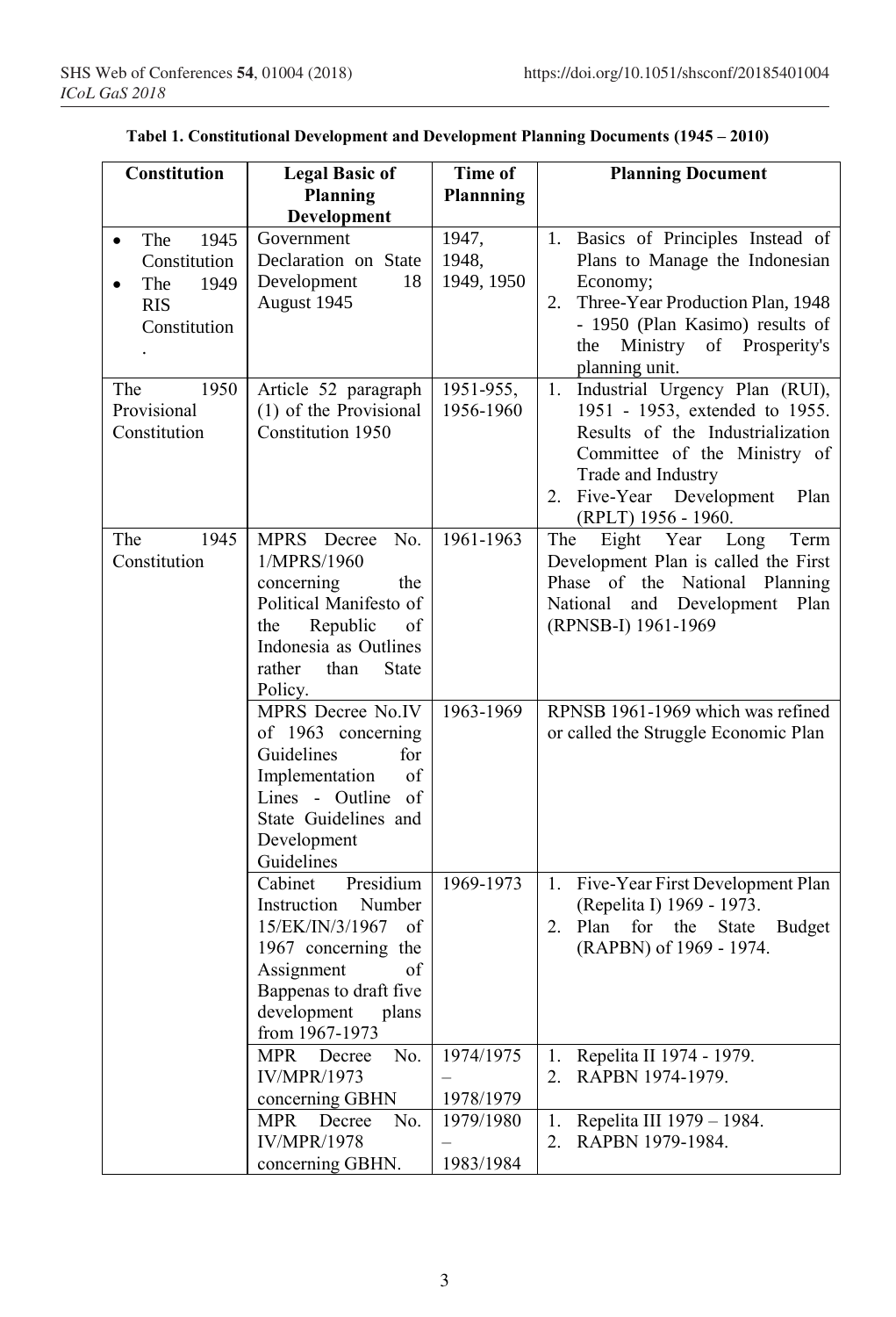| Constitution                                                                                                                                                      | <b>Legal Basic of</b><br>Planning<br>Development                                                                                                                                                               | Time of<br>Plannning   | <b>Planning Document</b>                                                                                                    |
|-------------------------------------------------------------------------------------------------------------------------------------------------------------------|----------------------------------------------------------------------------------------------------------------------------------------------------------------------------------------------------------------|------------------------|-----------------------------------------------------------------------------------------------------------------------------|
|                                                                                                                                                                   | Decree<br>No.<br>MPR<br><b>II/MPR/1983</b><br>concerning GBHN.                                                                                                                                                 | 1984/1985<br>1988/1989 | Repelita IV 1984 - 1989.<br>1.<br>RAPBN of 1984-1989.<br>2.                                                                 |
|                                                                                                                                                                   | Decree<br>No.<br><b>MPR</b><br><b>II/MPR/1988</b><br>concerning GBHN                                                                                                                                           | 1989/1990<br>1993/1994 | Repelita V 1989 - 1994.<br>1.<br>2.<br>RAPBN 1989-1994.                                                                     |
|                                                                                                                                                                   | MPR Decree No.II/<br>MPR/1993<br>concerning GBHN.                                                                                                                                                              | 1994/1995<br>1998/1999 | Repelita VI 1994 - 1999.<br>1.<br>RAPBN of 1994-1999.<br>2.                                                                 |
|                                                                                                                                                                   | Decree<br>No.<br><b>MPR</b><br>IX/MPR/1998<br>concerning<br>the<br>Principles<br>оf<br>Development Reform<br>in the Context<br>of<br>Rescue<br>and<br>Normalization<br>of<br>National Life as State<br>Policy. | 1998-1999              | Plan<br>Development<br>National<br>1.<br>(Transition) 1999 - 2000.<br>RAPBN of 1999/2000.<br>2.                             |
| The<br>1945<br>Constitution<br>$% \left( \left( \mathcal{A},\mathcal{A}\right) \right) =\left( \mathcal{A},\mathcal{A}\right)$ of<br>the Republic of<br>Indonesia | No.<br><b>MPR</b><br>Decree<br>IV/MPR/1999<br>concerning GBHN.                                                                                                                                                 | 2000-2004              | National Development Program<br>1.<br>(Propenas) 2000 - 2004.<br>Annual<br>Development<br>Plan<br>2.<br>(Repeta) 2000-2004. |
|                                                                                                                                                                   | The Chosen<br>Vision<br>and Mission of the<br>President.                                                                                                                                                       | 2004-2009              | National<br>Long<br>Term<br>1.<br>Development Plan (RPJMN) 2004<br>$-4009.$<br>2. Government Work Plans (RKP)<br>2005-2009. |
|                                                                                                                                                                   | Republic of Indonesia<br>Law Number 25 Year<br>2004 concerning the<br>National<br>Development<br>Planning System.                                                                                              | 2005-2025              | Law Number 17 Year 2007 on<br>National Long Term Development<br>Plan (RPJMN) 2005 - 2025.                                   |
|                                                                                                                                                                   | National Long Term<br>Development<br>Plan<br>(RPJPN) 2005 - 2025,<br>Elected<br>President's<br>Vision and Mission.                                                                                             | 2010-2014              | RPJMN 2010 - 2014.<br>$1_{-}$<br>2.<br>RKP 2010-2014.                                                                       |

Source: [3]

The development of the Development Paradigm which lasted from 1945 to 2015 is as follows:

a. 1945-1949

Collectivity in the administration of the state and nation-building, enhance the ability of individuals and communities to maintain and fill independence and the spirit of cooperation in realizing a just and prosperous society according to the constitution.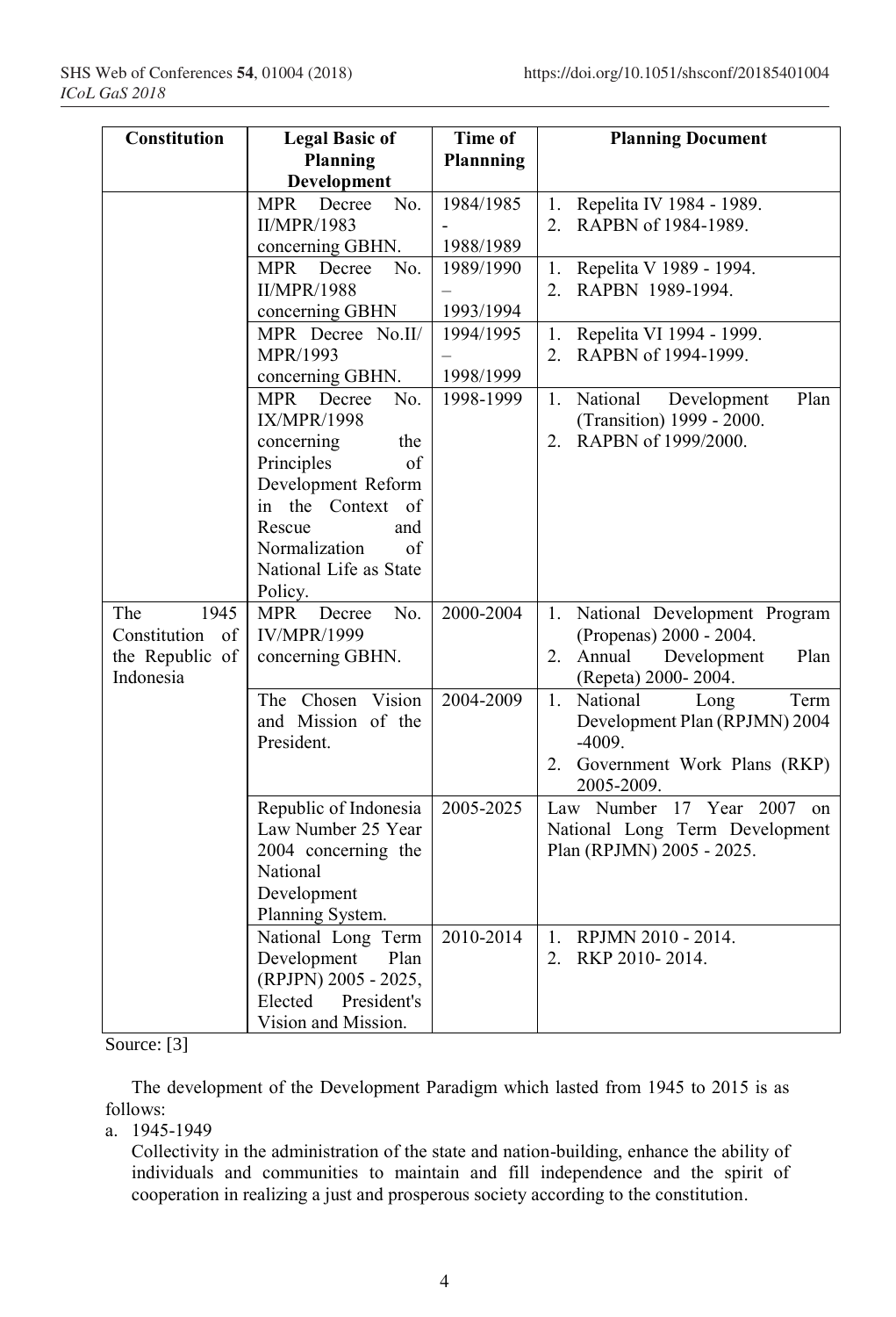#### b. 1950-1959.

Independence and anti-independence with the mindset of freedom of association and assembly in the political, economic and social fields attempts to free themselves from dependence and poverty due to colonial domination. Development planning in this era is implementing a political economy system based on nationalism.

c. 1960-1965

The National Planning National Development Plan (RPNSB) 1961-1969 was the Political Manifesto (Manipol) of the Republic of Indonesia and the 1945 Constitution, Indonesian Socialism, Guided Democracy, Guided Economy, and Indonesian Personality (Manipol - Usdek) National, Religion, Communist (Nasakom ).

d. 1966-1998

The constitutional and rational arrangement of the political and economic system is based on the spirit of returning to Pancasila and the 1945 Constitution purely and consistently. Economic and political policies reflect the articles in the 1945 Constitution based on economic democracy and controlled by market mechanisms. The pattern of governance and development at that time was a five-year national leadership cycle and a "development trilogy" that combined healthy and dynamic growth, equity and national stability, accompanied by improvements in the quality of Human Resources, human development, sustainable development.

e. 1998-2004

Total planned, institutionalized and sustainable reforms to improve all deviations in the economic, political and governmental institutions along with efforts to realize autonomy (decentralization) and the principle of "good and clean governance".

f. 2004-2015

Development strategy for the United Indonesia Cabinet I, is "pro-growth, pro poor, pro jobs" and quality development ". The development paradigm of the United Indonesia Cabinet II is a balanced, inclusive and creative development towards a prosperous, democratic and just Indonesia [3].

The above conditions explain that Indonesia has experienced several constitutional changes due to the development of the conditions and dynamics of the life of the Indonesian people. In the phase of constitutional change there was also a change in the Development Paradigm and those that did not result in changes to the development paradigm.

#### **4.2 Impact of Constitutional Change and Development Paradigm on Regional Development Planning**

The purpose of regional development according to Ginandjar Kartasasmita is to improve the standard of living and welfare of the people in the region through harmonious and integrated development between sectors and sectors with efficient and effective regional development planning for regional independence and equitable progress in all corners of the country [7]. Therefore development planning plays an important role in creating effective and efficient development. The following is the relevance between constitutional changes, the choice of development paradigm for regional development planning:

a. Changes to the 1945 Constitution became The 1949 RIS Constitution.

Early independence of development planning was carried out based on the 1945 Constitution. Changes to the 1949 RIS Constitution of the United States of Indonesia (RIS) did not cause significant changes because the substance of the foundation of development planning which is still the same is contained in the 1945 Constitution contained in the 1949 RIS Constitution[3].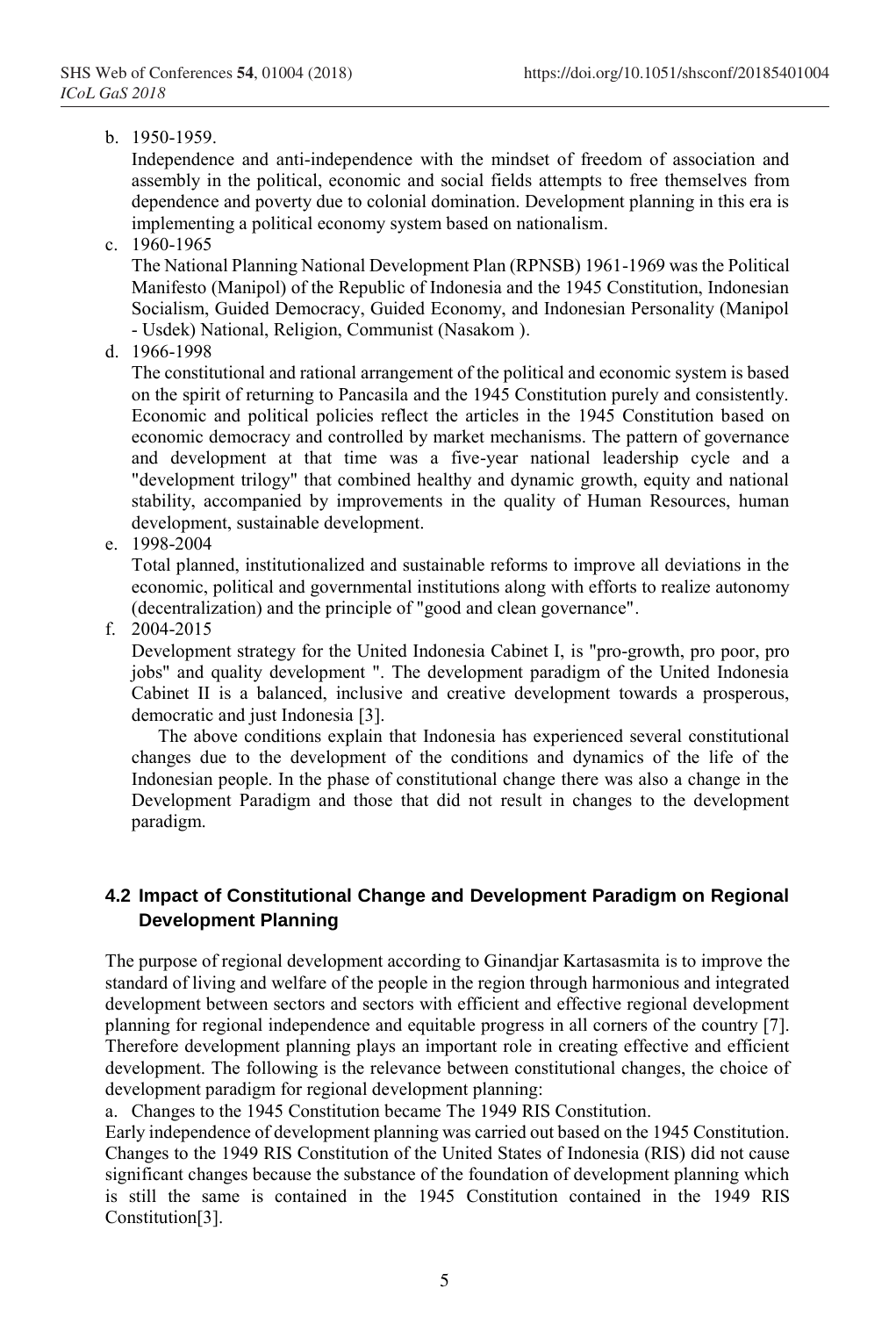b. Changes to The 1949 RIS Constitution became The 1950 Provisional Constitution.

The implementation of the 1949 RIS Constitution in a short time, resulting in changes in that period did not have a significant impact on regional development planning. This is also due to the absence of substantial changes in the contents of the constitution. According to Prof. Soepomo, the philosophy of the state and the implementation of development used in the 1949 RIS Constitution, the 1950 Provisional Constitution (UUDS) and the 1945 Constitution were Pancasila. The similarity is also found in the substance of the philosophy of development Article 38 of the 1950 Provisional Constitution and Article 33 of the Constitution of 1945. The development paradigm in the 1950-1995 eras was an antidependence paradigm that resulted in science-based development planning [3].

c. Changes to the 1950 Provisional Constitution became The 1945 Constitution.

Reusing the 1945 Constitution caused by the failure to draft a new constitution through the Presidential Decree of July 5, 1959, has the addition of the Republic of Indonesia's Political Manifesto (Manipol) and the 1945 Constitution, Indonesian Socialism, Guided Democracy, Guided Economy and Indonesian Personality designated as Lines - Outline of the State Policy through the Decree of the Republic of Indonesia MPRS Number 1 / MPRS / 1960. This condition shows a change in the development paradigm from Liberal to Guided [3].

During this period the National Development Planning Agency (Bappenas) was formed, the Department of Planning and Research (Bapperdep) and the Regional Development Coordination Agency (Bakopda) [3]. The development planning process continues to experience improvements and has an impact on regional development planning. The importance of bottom-up and top-down development planning development is important so that the Minister of Home Affairs Regulation No. 9 Year 1982 concerning Guidelines for the Preparation of Regional Development Planning and Control (P5D) is established. Based on the Minister of Home Affairs Regulation, planning documents include:

- 1. Long-term Development Planning Documents, namely the Provincial Basic Development Pattern (Poldas) and District Development Patterns (Poldas) which are guided by the Outline - State Policy Outline and implemented according to the conditions, and potential of the region according to their level.
- 2. Medium-Term Regional Development Planning Document, namely the Five-Year Regional Development Plan (Repelitada)/Regional Development Program (Propeda) consisting of the Provincial Repelitada / Propeda and the District Repelitada / Propeda.
- 3. Short-term Regional Development Planning Documents namely the Regional Annual Development Plan (Repetada) consisting of Provincial and District levels[8].
- d. Changes to The 1945 Constitution became the 1945 Constitution of the Republic of Indonesia.

The 1998 Reformation encouraged an amendment of 4 (four) times to the 1945 Constitution. The fundamental changes that impacted changes in development planning were Articles 18, 18 A and 18 B of the 1945 Constitution of the Republic of Indonesia which affirmed the provision of wider autonomy to the Regional Government[3]. The amendment encouraged the birth of Law Number 25 Year 2004 concerning the National Development Planning System which regulates the substance and procedures for the progress of development planning both at the central and regional levels. This was also followed by the birth of Law Number 32 Year 2004 concerning Regional Government. Then the Minister of Home Affairs Regulation Number 54 Year 2010 which has now been replaced by the Minister of Home Affairs Regulation Number 86 Year 2017 concerning Procedures for Planning, Regional Development Control and Evaluation, Procedures for Evaluating Regional Regulation Draft on Regional Long Term Development Plans and Regional Medium Term Development Plans, and Procedures for Changing Regional Long Term Development Plans, Regional Medium Term Development Plans, and Government Work Plans Area. The replacement was due to the birth of Law Number 23 Year 2014 concerning